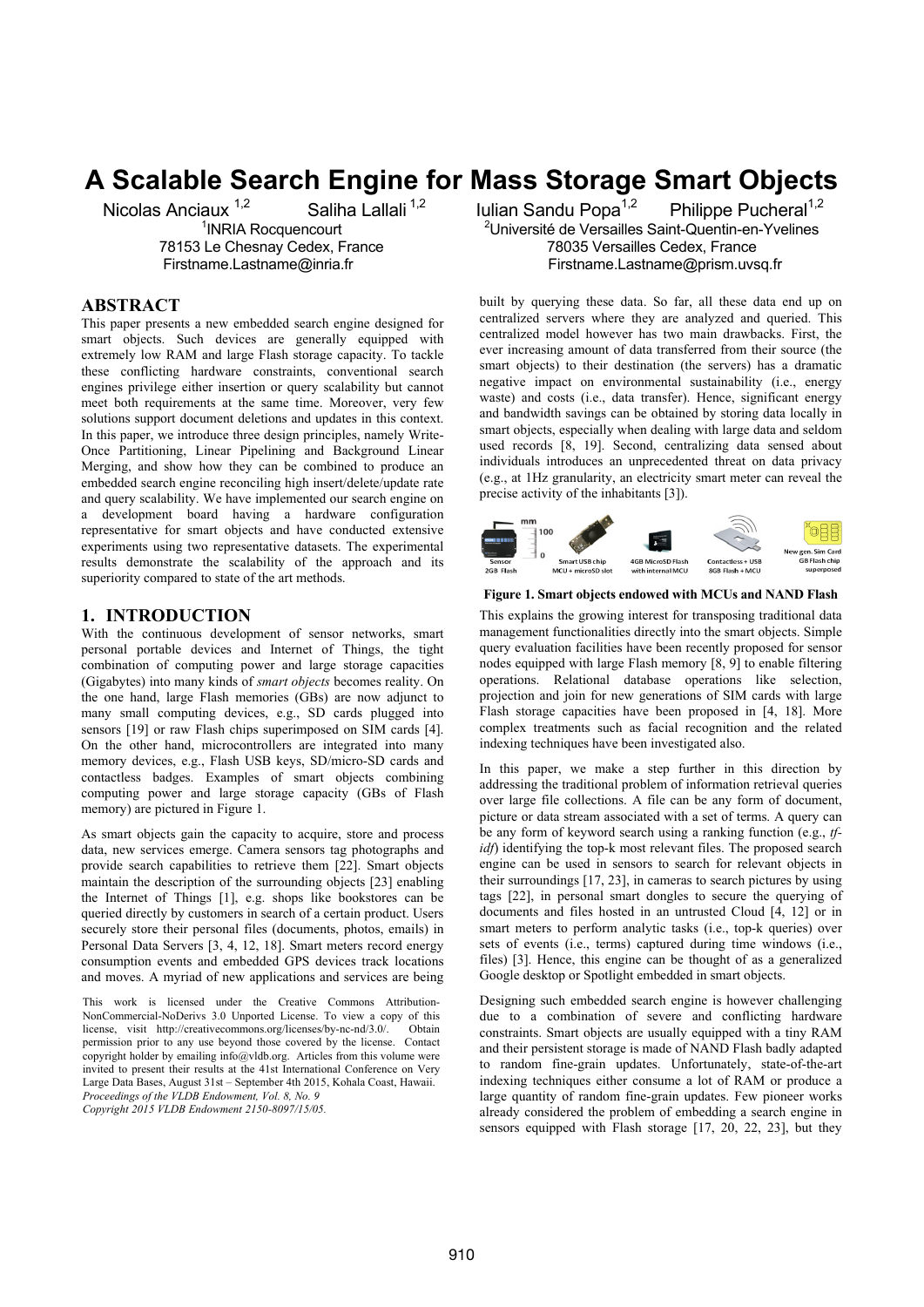target small data collections (i.e., hundreds to thousands of files) with a query execution time which remains proportional to the number of indexed documents. By construction these search engines cannot meet insertion performance and query scalability at the same time. Moreover none of them support file deletions and updates, however useful in a number of scenarios.

In this paper, we make the following contributions:

- We introduce three design principles, namely *Write-Once Partitioning*, *Linear Pipelining* and *Background Linear Merging*, to devise an inverted index capable of tackling the conflicting hardware constraints of smart objects.
- Based on these principles, we propose a novel inverted index structure and related algorithms to support all the basic index operations, i.e., search, insertion, deletion and update.
- We validate our design through an extensive experimentation on a real smart object platform and with two representative datasets and show that query scalability and insertion/deletion/update performance can be met together in various contexts.

The rest of the paper is organized as follows. Section 2 details the smart objects' hardware constraints, analyses the state-of-the-art solutions and derives from this analysis a precise problem statement. Section 3 introduces our three design principles, while Sections 4 and 5 detail the proposed inverted index structure and algorithms derived from these principles. Section 6 is devoted to the tricky case of file deletions and updates. We present the experimental results in Section 7 and conclude in Section 8.

# **2. PROBLEM STATEMENT**

#### **2.1 Smart Objects' Hardware Constraints**

Whatever their form factor and usage, smart objects share strong commonalities in terms of data management architecture. Indeed, a large NAND Flash storage is used to persistently store data and indexes, and a microcontroller (MCU) executes the embedded code, both being connected by a bus. Hence, the architecture inherits hardware constraints from both the MCU and the Flash.

The MCUs embedded in smart objects usually have a low power CPU, a tiny RAM (few KB) and a few MB of persistent memory (ROM, NOR or EEPROM) used to store the embedded code. The NAND Flash component (either raw NAND Flash chip or SD/micro-SD card) also exhibits strong limitations. In NAND Flash, the minimum unit for a read and a write operation is the page (usually 512 Bytes, also called a sector). Pages must be erased before being rewritten but the erase operation must be performed at a block granularity (e.g., 256 pages). Erases are then costly and a block wears out after about  $10<sup>4</sup>$  repeated write/erase cycles. In addition, the pages have to be written sequentially in a block. Therefore, NAND Flash badly supports random writes. We observed this same bad behavior both with raw NAND Flash chips and SD/micro-SD cards. Our own measurements shown in Table 1 corroborate the ones published in [6].

**Table 1. Measured performance of common SD cards** 

| Time (ms) per $I/O$ |     |     | Read   Seq. Write   Rand. Write |
|---------------------|-----|-----|---------------------------------|
| Kingston µSDHC      |     | 63  | 160                             |
| Lexar SDMI4GB-715   | 0.8 | 2.1 | 180                             |
| Samsung µSDHC Plus  | 1.3 | 2.9 | 315                             |
| SiliconPower SDHC   |     |     |                                 |

## **2.2 Search Engine Requirements**

As in [17], we consider that the search engine of interest in this paper has similar functionality as a Google Desktop for smart objects. Hence, we use the terminology introduced in the Information Retrieval literature for full-text search. Then, a document refers to any form of data files, terms refers to any forms of metadata elements, term frequencies refer to metadata element weights and a query is equivalent to a full-text search.

Full-text search has been widely studied by the information retrieval community (see [24] for a recent survey). The core problem is, given a collection of documents and a user query expressed as a set of terms  $\{t_i\}$ , to retrieve the *k* most relevant documents according to a ranking function. In the wide majority of the related works, the *tf-idf* score, i.e., term frequency-inverse document frequency, is used to rank the query results. A document can be of many types (e.g., text file, image, etc.) and is associated with a set of terms (or keywords) describing its content and weights indicating their respective importance in the document. For text documents, the terms are words composing the document and their weight is their frequency in the document. For images, the terms can be tags, metadata or visterms describing image subparts [22]. For a query  $Q = \{t\}$ , the *tf-idf* score of each document *d* containing at least a query term can be computed as:

$$
tf - idf(d) = \sum_{t \in Q} \log(f_{d,t} + 1) \cdot \log\left(\frac{N}{F_t}\right)
$$

where  $f_{d,t}$  is the frequency of term  $t$  in document  $d$ ,  $N$  is the total number of indexed documents and  $F_t$  is the number of documents that contain *t*. This formula is given for illustrative purpose, the weight between  $f_{dt}$  and  $N/F_t$  varying depending on the proposals.





Classically, full-text search queries are evaluated efficiently using an inverted index, named *I* hereafter (see Figure 2). Given *D*={*di*} a set of documents, the inverted index *I* over *D* consists of two main components [24]: (*i*) a search structure *I.S* (also called dictionary) which stores for each term *t* appearing in the documents the number  $F_t$  of documents containing  $t$  and a pointer to the inverted list of *t*; (*ii*) a set of inverted lists  ${I.L.}$  where each list stores for a term *t* the list of  $(d, f_d)$  pairs where *d* is a document identifier in *D* that contains  $t$  and  $f_{d,t}$  is the weight of the term  $t$  in the document  $d$  (typically the frequency of  $t$  in  $d$ ). The dictionary is constituted by all the distinct terms *t* of the documents in *D*, and is large in practice, which requires organizing it into a search-efficient structure such as a B-tree.

A query  $Q = \{t\}$  is traditionally evaluated by: (*i*) accessing *I.S* to retrieve for each query term *t* the inverted lists elements  ${I.L<sub>t</sub>}$ <sub>t $\in$ *O*</sub>; (*ii*) allocating in RAM one container for each unique document identifier in these lists; (*iii*) computing the score of each of these documents using a weight function, e.g., *tf-idf*; (*iv*) ranking the documents according to their score and producing the *k* documents with the highest scores.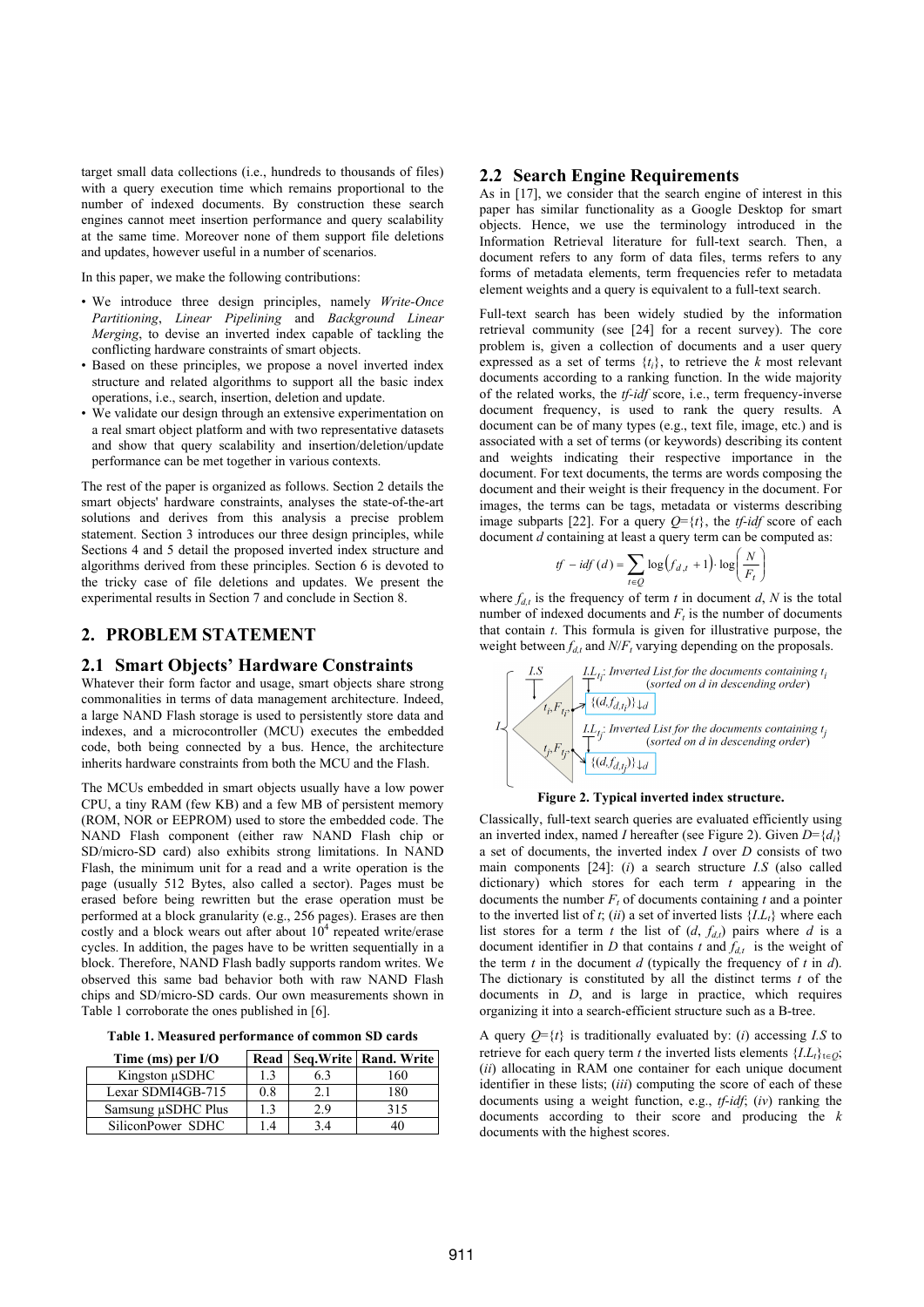# **2.3 State-of-the-Art Solutions**

Data management embedded in smart objects is no longer a new topic. Many proposals from the database community tackle this problem in the context of the Internet of Things, strengthening the idea that smart objects must now be considered as first-class data sources. However, many works [3, 4, 19] consider a traditional database context and do not address the full-text search problem, leading to different query processing techniques and indexing structures. Therefore, we focus below on works specifically addressing embedded search engines and then extend the review to a few works related to Flash-based indexing when the way they tackle the MCU or Flash constraints can enlighten the discussion.

*Embedded search engines***.** A few pioneer works recently demonstrate the interest of embedding search engine techniques into smart objects equipped with extended Flash storage to manage collections of files stored locally [16, 17, 20, 22]. These works rely on a similar design of the embedded inverted index as proposed in [17]. Instead of maintaining one inverted list per term in the dictionary, each term is hashed to a bucket and a single inverted list is built for each bucket. The inverted lists are stored sequentially in Flash memory, within chained pages, and only a small hash table referencing the head of each bucket is kept in RAM. The number of buckets is kept small such that the main part of the RAM can be used as an insertion buffer for the inverted lists elements, i.e.,  $(t, d, f_d)$  triples. This approach complies with a small RAM and suits well the Flash constraints by precluding fine grain random (re)writes in Flash. However, each inverted lists corresponds to a large number of different terms, which leads to a high query evaluation cost that increases proportionally with the size of the data collection. The less RAM available, the smaller the number of hash buckets and the more severe the problem is. In addition, these techniques do not support document deletions, but only data aging mechanisms, where old index entries automatically expire when overwritten by new ones. A similar design is proposed in [22] that builds a distributed search engine to retrieve images captured by camera sensors. A local inverted index is embedded in each sensor node to retrieve the relevant images locally, before conducting the distributed search. However, this work considers powerful sensors nodes (with tens of MB of local RAM) equipped with custom SD card boards (with specific performances). At the same time, the underlying index structure is based on inverted lists organized in a similar way as in [17]. All these methods are highly efficient for document insertions, but fail to provide scalable query processing for large collections of documents. Therefore, their usage is limited to applications that require storing only a small number (few hundreds) of documents.

*B-tree indexing in NAND Flash***.** In the database context, adapting the B-tree to NAND Flash has received a great attention. Indeed, the B-tree is a very popular index and its standard implementation performs poorly in Flash [21]. Many recent proposals [2, 13, 21] tackle this problem or the closely related problem of a key-value stored in Flash [7]. The key idea in these approaches is to buffer the updates in log structures that are written sequentially and to leverage the fast (random) read performance of Flash memory to compensate the loss of optimality of the lookups. When the log is large enough, the updates are committed into the B-tree in a batch mode, to amortize the Flash write cost. The log must be indexed in RAM to

ensure performance. The different proposals vary in the way the log and the in-memory index are managed, and in the impact it has on the commit frequency. To amortize the write cost by a significant factor, the log must be seldom committed, which requires more RAM. Conversely, limiting the RAM size leads to increasing the commit frequency, thus generating more random writes. The RAM consumption and the random write cost are thus conflicting parameters. Under severe RAM limitations, virtually no reduction of random writes can be obtained.

*Partitioned indexes***.** In another line of work, partitioned indexes have been extensively employed in environments with insertintensive workloads and concurrent queries on magnetic disks. Prominent examples are the LSM-tree (i.e., the Log-Structured Merge-tree) [14] and its many variants (e.g., the Partitioned Exponential file [10] and the bLSM-tree [15] to name but a few). The LSM-tree consists in one in-memory B-tree component to buffer the updates and one on-disk  $B^+$ -tree component that indexes the disk resident data. Periodically, the two components are merged to integrate the in-memory data and free the memory. The benefit is twofold. First the updates are integrated in batch, which amortizes the write cost per update. Second, the merge operation uses sequential I/Os, which reduces the disk arm movements and thus increases the throughput. Note that Google's Bigtable and Facebook's Cassandra employ a similar partitioning approach to optimize the indexing of key-value stores in massively parallel and distributed architectures. The search engine proposed in this paper shares the general idea of index partitioning. However, the similarity stops at the general level because of major differences regarding the targeted hardware platforms (embedded systems versus high-end servers) and the queries of interest (top-k keyword search versus classical keyvalue search). Consequently, our solution differs from the above mentioned ones in a number of aspects (e.g., RAM usage, partitioning organization, management of updates and deletions, way of computing the top-k with a minimal RAM consumption).

As a conclusion, tiny RAM and NAND Flash persistent storage introduce conflicting constraints and lead to split state of the art solutions in two families. The *insert-optimized family* reaches insertion scalability thanks to a small indexed structure buffered in RAM and sequentially flushed in Flash, thereby precluding costly random writes in Flash. This good insertion behavior is however obtained to the detriment of query scalability, the performance of searches being roughly linear with the index size in Flash. Conversely, the *query-optimized family* reaches query scalability by adapting traditional indexing structures to Flash storage, to the detriment of insertion scalability, the number of random (re)writes in Flash (linked to the log commit frequency) being roughly inversely proportional to the RAM capacity. In addition, we are not aware of works addressing the crucial problem of random document deletions in the context of an embedded search engine.

# **2.4 Problem Formulation**

In the light of the preceding sections, the problem addressed in this paper can be formulated as *designing an embedded full-text search engine that has the following two properties*:

• *Bounded RAM agreement*: the proposed engine must be able to respect a predefined RAM consumption bound (RAM\_Bound),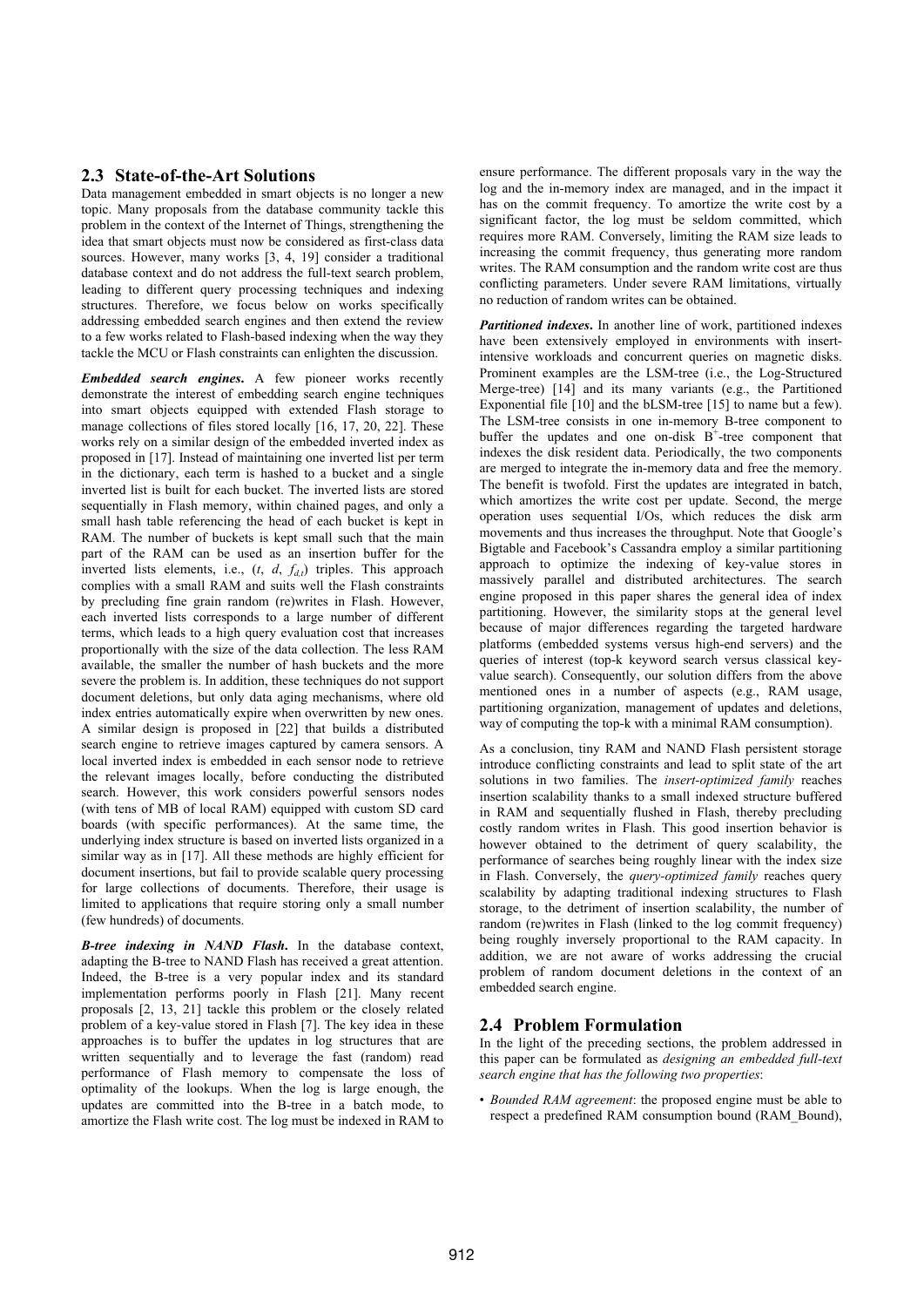precluding any solution where this consumption depends on the size of the document set.

• *Full scalability*: it must be scalable for queries and updates (insertion, deletion of documents) without distinction.

The Bounded RAM agreement is required to comply with the widest population of smart objects. The consequence is that the full-text search engine must remain functional even when very little RAM (a few KB) is made available to it. Note that the RAM Bound size is a subpart of the total physical RAM capacity of a smart object considering that the RAM resource is shared by all software components running in parallel on the platform, including the operating system. The RAM\_Bound property is also mandatory in a co-design perspective where the hardware resources of a given platform must be precisely calibrated to match the requirements of a particular application domain.

The Full scalability property guarantees the generality of the approach. By avoiding to privilege a particular workload, the index can comply with most applications and datasets. To achieve update scalability, the index maintenance needs to be processed without generating random writes, which are badly supported by the Flash memory. At the same time, achieving query scalability means obtaining query execution costs in the same order of magnitude with the ideal query costs provided by a classical inverted index *I*.

### **3. DESIGN PRINCIPLES**

Satisfying the Bounded RAM agreement and Full scalability properties simultaneously is challenging, considering the conflicting MCU and Flash constraints mentioned above. To tackle this challenge, we propose in this paper an indexing method that relies on the following three design principles.

**P1. Write-Once Partitioning:** *Split the inverted index structure I in successive partitions such that a partition is flushed only once in Flash and is never updated*.

By precluding random writes in Flash, Write-Once Partitioning aims at satisfying update scalability. Considering the Bounded RAM agreement, the consequence of this principle is to parse documents and maintain *I* in a streaming way. Conceptually, each partition can be seen as the result of indexing a window of the document input flow, the size of which is limited by the RAM Bound. Therefore, *I* is split in an infinite sequence of partitions  $\langle I_1, I_2, \ldots, I_p \rangle$ , each partition  $I_i$  having the same internal structure as  $I$ . When the size of the current  $I_i$  partition stored in RAM reaches RAM Bound,  $I_i$  is flushed in Flash and a new partition  $I_{i+1}$  is initialized in RAM for the next window.

A second consequence of this design principle is that document deletions have to be processed similar to document insertions since the partitions cannot be modified once they are written. This means adding compensating information in each partition that will be considered by the query process to produce correct results.

**P2. Linear Pipelining:** *Compute each query Q with respect to the Bounded RAM agreement in such a way that the execution cost of Q* over  $\leq I_1, I_2, \ldots, I_p$  *is in the same order of magnitude as the execution cost of Q over I*.

Linear Pipelining aims at satisfying query scalability under the Bounded RAM agreement. A unique structure *I* as the one

pictured in Figure 2 is assumed to satisfy query scalability by nature and is considered hereafter as providing a lower bound in terms of query execution time. Hence, the objective of Linear pipelining is to keep the performance gap between  $Q$  over  $\leq I_1$ ,  $I_2, \ldots, I_p$  and *Q* over *I*, both small and predictable (bounded by a given tuning parameter). Computing *Q* as a set-oriented composition of a set of  $Q_i$  over  $I_i$ , (with  $i=0,...,p$ ) would unavoidably violate the Bounded RAM agreement as *p* increases, since it will require to store all *Qi*'s intermediate results in RAM. Hence the necessity to organize the processing in pipeline such that the RAM consumption remains independent of *p*, and therefore of the number of indexed documents. Also, the term *linear* pipelining conveys the idea that the query processing must preclude any iteration (i.e., repeated accesses) over the same data structure to reach the expected level of performance. This disqualifies brute-force pipeline solutions where the *tf-idf* scores of documents are computed one after the other, at the price of reading the same inverted lists as many times as the number of documents they contain.

However, Linear Pipelining alone cannot prevent the performance gap between Q over  $\leq I_1, I_2, \ldots, I_p$  and Q over *I* to increase with the increase of  $p$  as  $(i)$  multiple searches in several small  $I_i$ . S are more costly than a single search in a large *I.S* and (*ii*) the inverted lists in  $\langle I_1, I_2, \ldots, I_p \rangle$  are likely to occupy only fractions of Flash pages, multiplying the number of Flash I/Os to access the same amount of data. A third design principle is then required.

**P3. Background Linear Merging:** *To limit the total number of partitions, periodically merge partitions compliantly with the Bounded RAM agreement and without hurting update scalability*.

The objective of partition merging is therefore to obtain a lower number of larger partitions to avoid the drawbacks mentioned above. Partition merging must meet three requirements. First the merge must be performed in pipeline to comply with the Bounded RAM agreement. Second, since its cost can be significant (i.e., proportional to the total size of the merged partitions), the merge must be processed in background to avoid locking the index structure for unbounded periods of time. Since multi-threading is not supported by the targeted platforms, background processing can simply be understood as the capacity to interrupt and recover the merging process at any time. Third, update scalability requires that the total cost of a merge run be always smaller than the time to fill out the next bunch of partitions to be merged.

Taken together, principles P1 to P3 reconcile the Bounded RAM agreement and Full scalability index properties. The technical solutions to implement these three principles are presented next. To ease the presentation, we introduce first the foundation of our solution considering only document insertions and queries. The trickier case of document deletions is postponed to Section 6.

# **4. WRITE-ONCE PARTITIONING AND LINEAR PIPELINING**

These two design principles are discussed together because the complexity comes from their combination. Indeed, Write-Once Partitioning is straightforward on its own. It simply consists in splitting *I* in a sequence  $\langle I_1, I_2, \dots, I_p \rangle$  of small indexes called partitions, each one having a size bounded by RAM\_Bound. The difficulty is to implement a linear pipeline execution of any query *Q* on this sequence of partial indexes.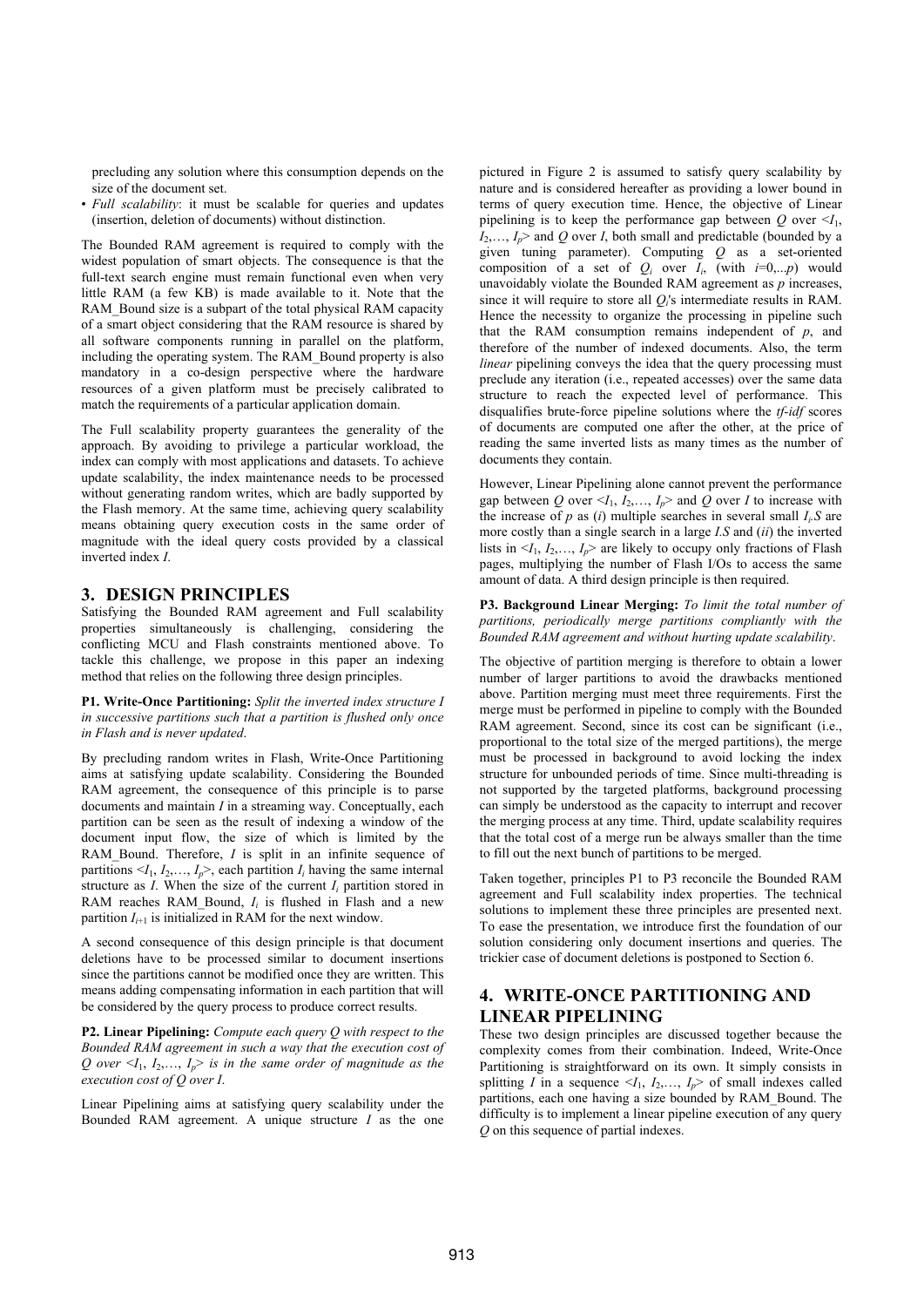Executing *Q* over *I* would lead to evaluate:

$$
Top_k \bigg[ \sum_{t \in Q} W \bigg( f_{d,t}, \frac{N}{F_t} \bigg) \bigg], \text{ with } d \in D
$$

where  $Top_k$  selects the *k* documents  $d \in D$  having the largest *tf-idf* scores, each score being computed as the sum, for all terms  $t \in Q$ , of a given weight function *W* taking as parameter the frequency  $f_{dt}$  of *t* in *d* and the inverse document frequency  $N/F_t$ . Our objective is to remain agnostic regarding *W* and then let the precise form of this function open. Let us now consider how each term of this expression can be evaluated by a linear pipelining process on a sequence  $\langle I_1, I_2, \ldots, I_p \rangle$ 

*Computing N.* We assume that the number of documents is a global metadata maintained at insertion/deletion time and needs not be recomputed for each *Q*.



**Figure 3. Consecutive index partitions (overlapping docs).** 

*Computing*  $F_t$ ,  $F_t$  should be computed only once for each term *t* since  $F_t$  is constant for *Q*. This is why  $F_t$  is materialized in the dictionary part of the index ( $\{t, F_t\} \subset I.S$ ), as shown in Figure 2. When *I* is split in  $\leq I_1, I_2, \ldots, I_p$ , the global value of  $F_t$  should be computed as the sum of the local  $F_t$  of all partitions. The complexity comes from the fact that a same document *d* may cross several partitions with the consequence of contributing several times to the global  $F_t$  if a simple sum is performed. The Bounded RAM agreement precludes maintaining in RAM a history of all the terms already encountered for a given document *d* across the parsing windows, the size of this history being unbounded. Accessing the inverted lists  ${I_i L_t}$  of successive partitions to check whether they intersect for a given *d* would also violate the Linear Pipelining since these same lists will be accessed again when computing the *tf-idf* score of each document.

The solution is then to store in the dictionary of each partition the boundary of that partition, namely the identifiers of the first and last documents considered in the parsing window. Then, two bits *firstd* and *lastd* are added in the dictionary for each inverted list to register whether this list contains one (or both) of these documents, i.e.,  $\{t, F_t, \text{firstd}, \text{lastd}\} \subset I.S.$  As illustrated in Figure 3, this is sufficient to detect the intersection between the inverted lists of a same term *t* in two successive partitions. Whether an intersection between two lists is detected, the sum of their respective  $F_t$  is decremented by 1. Hence, the correct global value of  $F_t$  can easily be computed without physically accessing the inverted lists. During the  $F_t$  computation phase, the dictionary of each partition is read only once and the RAM consumption sums up to one buffer to read each dictionary, page by page, and one RAM variable to store the current value of each  $F_t$ .



**Figure 4. Linear Pipeline computation of**  $Q$  **over terms**  $t_i$  **and**  $t_j$ **.** 

*Computing*  $f_{dt}$ . If a document *d* overlaps two consecutive partitions  $I_i$  and  $I_{i+1}$ , the inverted list  $L_t$  of a queried term  $t \in Q$  may also overlap these two partitions. In this case the  $f_{dt}$  score of *d* is simply the sum of the (last)  $f_{d,t}$  value in  $I_i L_t$  and the (first)  $f_{d,t}$ value in  $I_{i+1}L_i$ . To get the  $f_{d,t}$  values, the inverted lists  $I_iL_i$  have to be accessed. The pointers referencing these lists are actually stored in the dictionary which has already been read while computing  $F_t$ . According to the Linear pipelining principle, we avoid reading again the dictionary by storing these pointers in RAM during the  $F_t$  computation. The extra RAM consumption is minimal and bounded by the fact that the number of partitions is itself bounded thanks to the merging process (see Section 5).

*Computing Topk.* Traditionally, a RAM variable is allocated to each document *d* to compute its *tf-idf* score by summing the results of  $W(f_{d,t}, N/F_t)$  for all terms  $t \in Q$  [24]. Then, the *k* best scores are selected. Unfortunately, this approach conflicts with the Bounded RAM agreement since the size of the document set is likely to be much larger than the available RAM. Hence, we organize the query processing in a pure pipeline way, allocating a RAM variable only to the *k* documents having currently the best scores. This forces the complete computation of *tf-idf*(*d*) to be done for each *d*, one after the other. To meet this requirement while precluding any iteration on the inverted lists, these lists are maintained sorted on the document id. Note that if document ids reflect the insertion ordering, the inverted lists are naturally sorted. Hence, the *tf-idf* computation sums up to a simple linear pipeline merging process of the inverted lists for all terms  $t \in O$  in each partition (see Figure 4). The RAM consumption for this phase is therefore restricted to one variable for each of the current *k* best *tf-idf* scores and to one buffer (i.e., a RAM page) per query term *t* to read the corresponding inverted lists  $I_i.L_i$  (i.e.,  $I_i.L_i$  are read in parallel for all *t*, the inverted lists for the same *t* being read in sequence). Figure 4 summarizes the data structures maintained in RAM and in Flash to handle this computation.

# **5. BACKGROUND LINEAR MERGING**

The background merging process aims at achieving scalable query costs by timely merging several small indexes into a larger index structure. As mentioned in Section 3, the merge must be a pipeline process in order to comply with the Bounded RAM agreement while keeping a cost compatible with the update rate. Moreover, the query processing should continue to be executed in Linear Pipelining (see Section 4) on the structure resulting from the successive merges. Therefore, the merges have to preserve the global ordering of the document ids within the index structures.

To meet these requirements, we introduce a Sequential and Scalable Flash structure, called *SSF*, pictured in Figure 5. The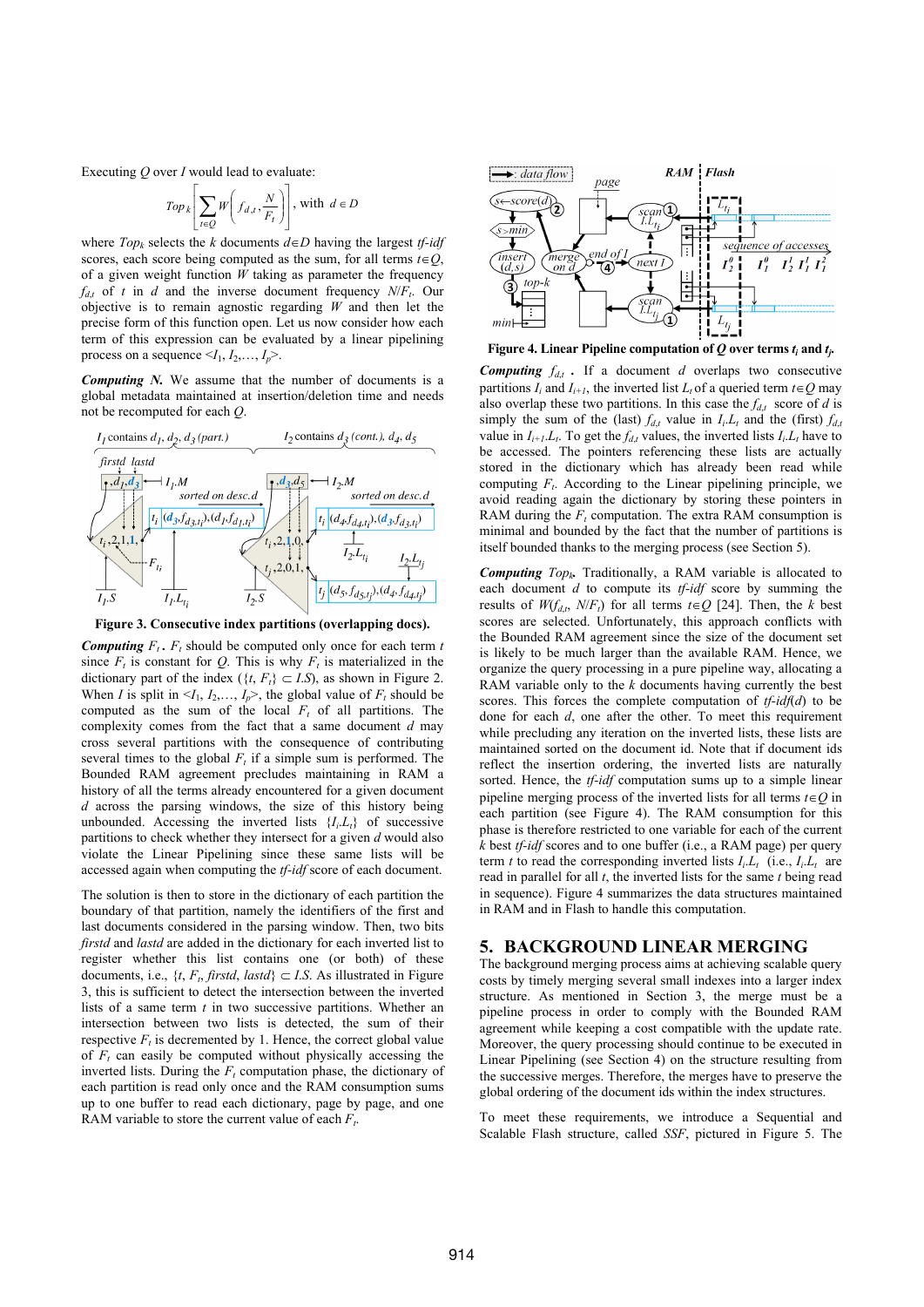*SSF* consists in a hierarchy of partitions of exponentially increasing size. Specifically, each new index partition is flushed from RAM into the first level of the *SSF*, i.e., *L*0. The *merge* operation is triggered automatically when the number of partitions in a level becomes *b*, the branching factor of *SSF*, which is a predefined index parameter. The merge combines the *b* partitions at level  $L_i$  of SSF, denoted by  $I_1^i$ ,  $I_i^i$ , into a new partition at level  $L_{i+1}$ , denoted by  $I_j^{i+1}$  and then reclaims all partitions at level  $L_i$ .





The *merge* is directly processed in pipeline as a multi-way merge of all partitions at the same level. This is possible since the dictionaries of all the partitions are already sorted on terms, while the inverted lists in each partition are also sorted on document ids. So are the dictionary and the inverted lists of the resulting partition at the upper level. More precisely, the algorithm works in two steps. In the first step, the *I.L* part of the output partition is produced. Given *b* partitions in the index level  $L_i$ ,  $b+1$  RAM pages are necessary to process the merge in linear pipeline: *b* pages to merge the inverted lists in *I.L* of all *b* partitions and one page to produce the output. The indexed terms are treated one after the other in alphabetic order. For each term *t*, the head of its inverted lists in each partition is loaded in RAM. These lists are then consumed in pipeline by a multi-way merge. Document ids are encountered in descending order in each list and the output list resulting from the merge is produced in the same order. A particular case must be distinguished when two pairs  $(d, fl_d)$  and  $(d, f2<sub>d,t</sub>)$  are encountered in separate lists for the same *d*; this means that document *d* overlaps two partitions and these two pairs are aggregated in a single  $(d, f/d_{dt} + f2_{dt})$  before being added to *I.L*. In the second step, the metadata *I.M* is produced (see Figure 3), by setting the value of *firstd* (resp. *lastd*) with the *firstd* (resp. *lastd*) value of the *first* (resp. *last*) partition to be merged, and the *I.S* structure is constructed sequentially, with an additional scan of *I.L*. The *I.S* tree is built from the leaves to the root. This step requires one RAM page to scan *I.L*, plus one RAM page per *I.S* tree level. For each list encountered in  $I.L$ , a new entry  $(t, F<sub>t</sub>)$ *presence flags*) is appended to the lowest level of *I.S*; the value  $F_t$ is obtained by summing the  $f_{d,t}$  fields of all  $(d, f_{d,t})$  pairs in this list; the presence flag reflects the presence in the list of the *firstd* or *lastd* document. Upper levels of *I.S* are then trivially filled sequentially. This Background Merging process generates only sequential writes in Flash and previous partitions are reclaimed in large blocks after the merge. This pipeline process sequentially

scans each partition only once and produces the resulting partition also sequentially. Hence, assuming *b*+1 is strictly lower than RAM bound, one RAM buffer (of one page) can be allocated to read each partition and the merge is I/O optimal. If *b* is larger than RAM bound, the algorithm remains unchanged but its I/O cost increases since each partition will be read by page fragments rather than by full pages.

Search queries can be evaluated in linear pipeline by accessing the partitions one after the other from partitions *b* to 1 in level 1 up to level *n*. Thus, the inverted lists are scanned in descending order of the document ids, from the most recently inserted document to the oldest one, and the query processing remains exactly the same as the one presented in Section 4, with the same RAM consumption. The merging and the querying processes could be organized in opposite order (i.e., in ascending order of the document ids) with no impact. However, order matters as soon as deletions are considered (see Section 6). *SSF* provides scalable query costs since the amount of indexed documents grows exponentially with the number of levels, while the number of partitions increases only linearly with the number of levels.

Note that merges in the upper levels are exponentially rare (one merge in level  $L_i$  for  $b^i$  merges in  $L_0$ ) but also exponentially costly. To mitigate this problem, we perform the merge operations in background (i.e., in a non-blocking manner). Since the merge may consume up to *b* pages of RAM, we launch/resume it each time after a new partition is flushed in  $L_0$  of the *SSF*, the RAM being empty at this time. A small quantum of time (a few hundred milliseconds in practice) is allocated to the merging process. Each time this quantum expires, the merge is interrupted and its execution status (i.e., a cursor indicating the current Flash page position in each partition) is memorized. The quantum of time is chosen so that the merge of a given *SSF* level ends before the next merge of the same level need to be triggered. In this way, the cost of a merge operation is spread among the flush operations and remains almost transparent. This basic strategy is simple and does not make any assumption regarding the index workload. However, it could be improved in certain contexts, by taking advantage of the idle time of the platform.

# **6. DOCUMENT DELETIONS**

To the best of our knowledge, our proposal is the first embedded search index to implement document deletions. This problem is actually of primary importance because deletions are required in many practical scenarios. Unfortunately, index updating increases significantly the complexity of the index maintenance by reintroducing the need for random updates in the index structure. We extend here the index structure to support the deletions of documents without generating any random write in Flash.

#### **6.1 Solution Outline**

Implementing the delete operation is challenging, mainly because of the Flash memory constraints which proscribe the straightforward approach of updating in-place the inverted index. The alternative to updating in-place is *compensation*, i.e., the deleted documents' identifiers (*DDIs*) are stored in an appropriate way and used as a filter to eliminate the ghost documents retrieved by the query evaluation process.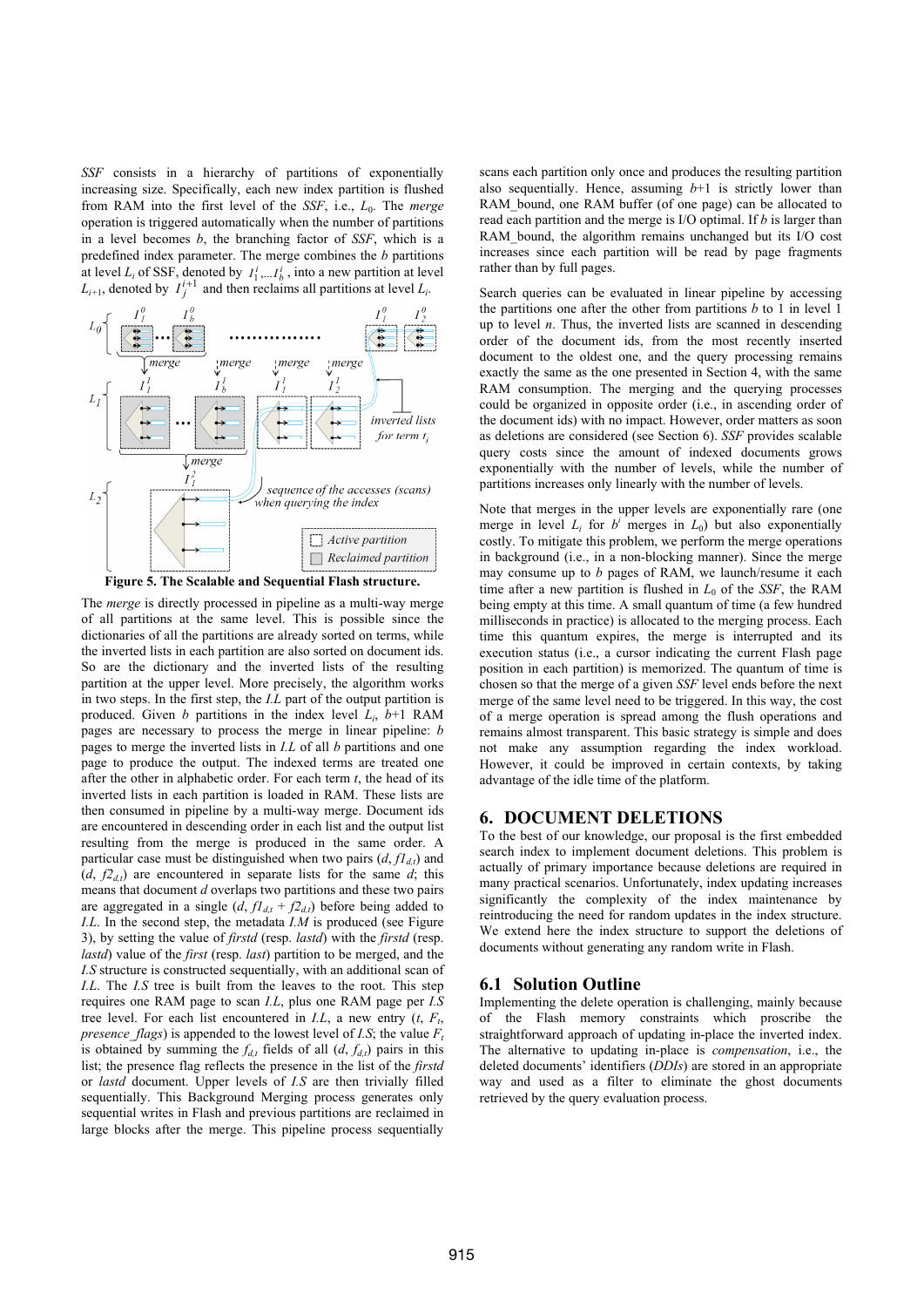A basic solution could be to organize the *DDIs* as a sorted list in Flash and to intersect this list at query execution time with the inverted lists in the *SSF* corresponding to the query terms. However, this solution raises several problems. First, the documents are deleted in random order, according to users' and application decisions. Hence, maintaining a sorted list of *DDIs* in Flash would violate the Write-Once Partitioning principle since the list has to be rewritten each time a set (e.g., a page) of new *DDIs* is flushed from RAM. Second, the computation of the  $F_t$  for each query term *t* during the first step of the query processing cannot longer be achieved without an additional merge operation to subtract the sorted list of *DDIs* from the inverted lists of the *SSF*. Third, the full *DDI* list has to be scanned for each query regardless of the query selectivity. These two last elements make the query cost dependent of the total number of deleted documents and then conflict with the Linear pipelining principle.

Therefore, instead of compensating the query evaluation process, we propose a solution based on compensating the indexing structure itself. In particular, a document deletion is treated similarly to a document insertion, i.e., by re-inserting the metadata (terms and frequencies) of all deleted documents in the *SSF*. The objective is threefold: (*i*) to be able to compute, as presented in Section 4, the  $F_t$  for each term  $t$  of a query based on the metadata only (of both existing and deleted documents), (*ii*) to have a query performance that depends on the query selectivity (i.e., number of inserted and deleted documents relevant to the query) and not on the total number of deleted documents and (*iii*) to effectively purge the indexing structure from the largest part of the deleted documents at Background Merging time, while remaining compliant with the Linear Pipelining principle. We present in the following the required modifications of the index structure to integrate this form of compensation.

#### **6.2 Impact on Write-Once Partitioning**

As indicated above, a document deletion is treated similarly to a document insertion. Assuming a document *d* is deleted in the time window corresponding to a partition  $I_i$ , a pair  $(d, -f_{d,t})$  is inserted in each list  $I_i L_i$  for the terms *t* present in *d* and the  $F_t$  value associated to *t* is decremented by 1 to compensate the prior insertion of that document. To distinguish between an insertion and a deletion, the frequency value  $f_{d,t}$  for the deleted document *id* is simply stored as a negative value, i.e., -*fd,t*.

#### **6.3 Impact on Linear Pipelining**

Executing a query *Q* over our compensated index structure sums up to evaluate:

$$
Top \left( \sum_{t \in Q} W \left( \left| f_{d,t} \right|, \frac{N}{F_t} \right) \right|, \text{with } d \in (D^+ - D^-)
$$

where  $D^+$  (resp.  $D^-$ ) represents the set of inserted (resp. deleted) documents.

*Computing N.* As presented earlier, *N* is a global metadata maintained at update time and then already integrates all insert and delete operations.

*Computing F<sub>t</sub>*. The global  $F_t$  value for a query term *t* is computed as usual since the local  $F_t$  values are compensated at deletion time (see above). The case of deleted documents that overlap with

several consecutive partitions is equally treated as with the inserted documents.

*Computing*  $f_{dt}$ . The  $f_{dt}$  of a document *d* for a term *t* is computed as usual, with the salient difference that a document which has been deleted appears twice: with the value  $(d, f_{d,t})$  (resp.  $(d, -f_{d,t})$ ) in the inverted lists of the partition  $I_i$  (resp. partition  $I_i$ ) where it has been inserted (resp. deleted). By construction  $i \leq j$  since a document cannot be deleted before being inserted.

*Computing Topk.* Integrating deleted documents makes the computation of  $Top_k$  more subtle. Following the Linear Pipelining principle, the *tf-idf* scores of all documents are computed one after the other, in descending order of the document ids, thanks to a linear pipeline merging of the insert lists associated to the queried terms. To this end, the algorithm introduced in Section 4 uses *k* RAM variables to maintain the current *k* best *tf-idf* scores and one buffer (i.e., a RAM page) per query term *t* to read the corresponding inverted lists. Some elements present in the inverted lists correspond actually to deleted documents and must be filtered out. The problem comes from the fact that documents are deleted in random order. Hence, while inverted lists are sorted with respect to the insertion order of documents, a pair of the form (*d*, -*fd,t*) may appear anywhere in the lists. In case a document *d* has been deleted, the unique guarantee is to encounter the pair  $(d, f_{d,t})$  before the pair  $(d, f_{d,t})$  if the traversal of the lists follows a descending order of the document ids. However, maintaining in RAM the list of all encountered deleted documents in order to filter them out during the follow-up of the query processing would violate the Bounded RAM agreement.

The proposed solution works as follows. The *tf-idf* score of each document *d* is computed by considering the modulus of the frequencies values  $|\pm f_{d,t}|$  in the *tf-idf* score computation, regardless of whether *d* is a deleted document or not. Two lists are maintained in RAM:  $Top_k = \{(d, score(d))\}$  contains the current *k* best *tf-idf* scores of documents which exist with certainty (no deletion has been encountered for these documents);  $G$ host = {(d, *score*(*d*))} contains the list of documents which have been deleted (a pair  $(d, -f_{d,t})$  has been encountered while scanning the inverted lists) and have a score better than the smallest score in  $Top_k$ .  $Top_k$ and *Ghost* lists are managed as follows. If the score of the current document *d* is worse than the smallest score in  $Top_k$ , it is simply discarded and the next document is considered (step 2 in Figure 6). Otherwise, two cases must be distinguished. If *d* is a deleted document (a pair (*d*, -*fd,t*) is encountered), then it enters the *Ghost* list (step 3); else it enters the  $Top<sub>k</sub>$  list unless its id is already present in the *Ghost* list (step 4). Note that this latter case may occur only if the id of *d* is smaller than the largest *id* in *Ghost*, making the search in *Ghost* useless in many cases. An important remark is that the *Ghost* list has to register only the deleted documents which may compete with the *k* best documents, to filter them out when these documents are later encountered, which makes this list very small in practice.

While simple in its principle, this algorithm deserves a deeper discussion in order to evaluate its real cost. This cost actually depends on whether the *Ghost* list can entirely reside in RAM or not. Let us compute the nominal size of this list in the case where the deletions are evenly distributed among the document set. For illustration purpose, let us assume *k*=10 and the percentage of deleted documents *δ*=10%. Among the first 11 documents encountered during the query processing, 10 will enter the  $Top_k$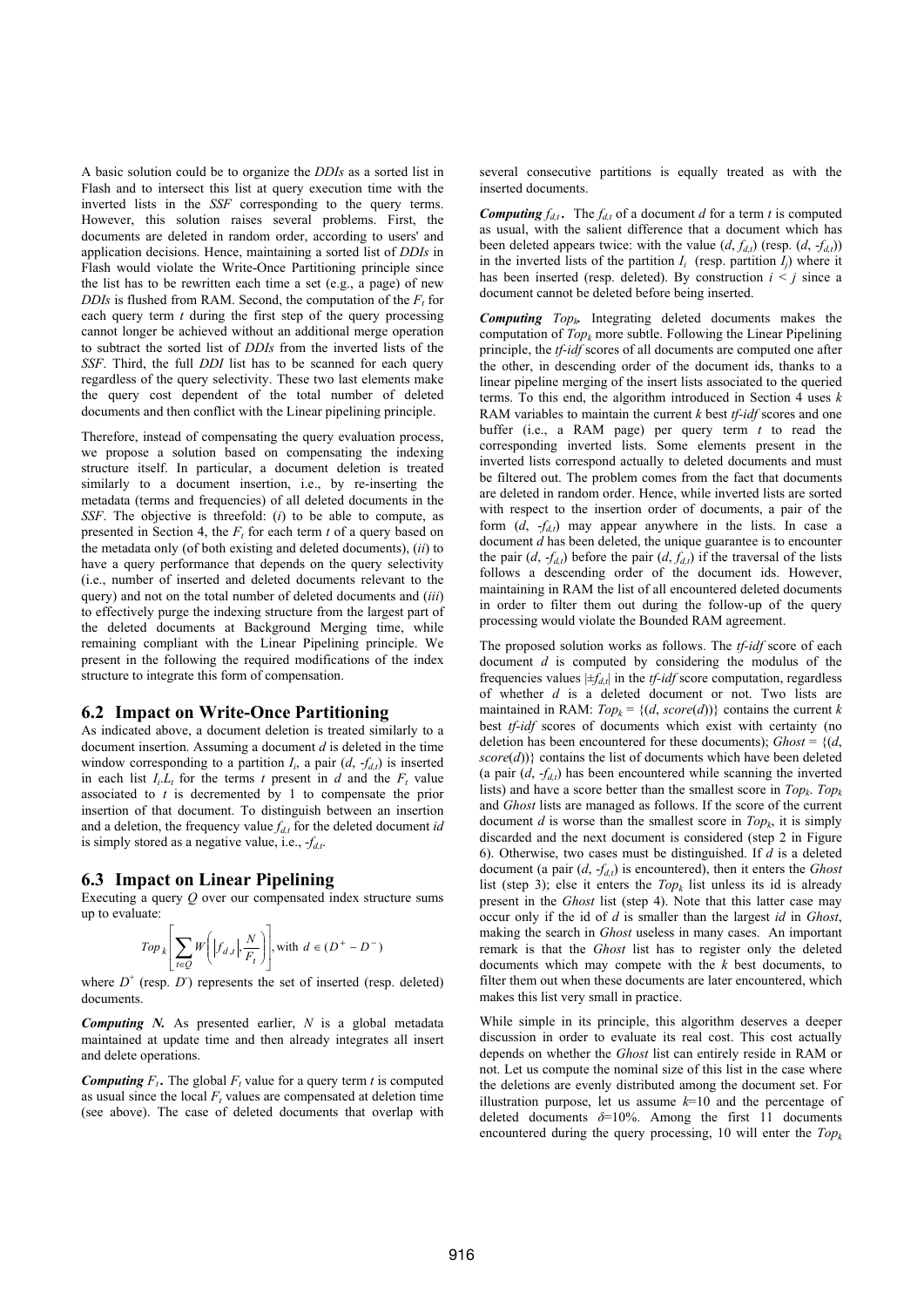list and 1 is likely to enter the *Ghost* list. Among the next 11 documents, 1 is likely to be deleted but the probability that its score is in the 10 best scores is roughly 1/2. Among the next 11 ones, this probability falls to about 1/3 and so on and so forth.

Hence, the nominal size of the *Ghost* list is  $\delta \cdot k \cdot \sum_{i=1}$ *n*  $\sum_{i=1}^{k} \frac{1}{i}$  $\delta \cdot k \cdot \sum \frac{1}{n}$ , which

can be approximated by  $\delta \cdot k \cdot (\ln(n) + \varepsilon)$ . For 10.000 queried documents, *n*=1000 and the size of the *Ghost* list is only  $\delta \cdot k \cdot (\ln(n) + \varepsilon) \approx 10$  elements, far beyond the RAM size. In addition, the probability that the score of a *Ghost* list element competes with the  $Top_k$  ones decreases over time, giving the opportunity to continuously purge the *Ghost* list (step 5 in Figure 6). In the very improbable case where the *Ghost* list overflows (step 6 in Figure 6), it is sorted in descending order of the document ids, and the entries corresponding to low document ids are flushed. This situation remains however highly improbable and will concern rather unusual queries (none of the 300 queries we evaluated in our experiment produced this situation, while allocating a single RAM page for the *Ghost* list).



**Figure 6. Linear pipeline computation of** *Q* **with deletions.** 

# **6.4 Impact on Background Pipeline Merging**

The main purpose of the Background Merging principle, as presented in Section 5, is to keep the query processing scalable with the indexed collection size. The introduction of deletions has actually a marginal impact on the merge operation, which continues to be efficiently processed in linear pipeline as before. Moreover, given the way the deletions are processed in our structure, i.e., by storing couples  $(d, -f_{d,t})$  for the deleted documents, the merge acquires a second function which is to absorb the part of the deletions that concern the documents present in the partitions that are merged. Indeed, let us come back to the Background Merging process described in Section 5. The main difference when deletes are considered is the following. When inverted lists are merged during step 1 of the algorithm, a new particular case may occur, that is when two pairs  $(d, f_{d,t})$  and  $(d, -f_{d})$  are encountered in separate lists for the same  $d$ ; this means that document *d* has actually been deleted; *d* is then purged (the document deletion is absorbed) and will not appear in the output partition. Hence, the more frequent the Background Merging, the smaller the number of deleted entries in the index.

Taking into account the supplementary function of the merge, i.e., to absorb the data deletions, we can adjust the absorption rate of

deletions by tuning the branching factor of the last index level since most of the data is stored in this index level. By setting a smaller value to the branching factor *b'* of the last level, the merge frequency in this level increases and consequently the absorption rate also increases. Therefore, in our implementation we use a smaller value for the branching factor of the last index level (i.e.,  $b'=3$  for the last level and  $b=10$  for the other levels). Typically, about half of the total number of deletions will be absorbed for *b'*=3 if we consider that the deletions are uniformly distributed over the data insertions.

# **7. EXPERIMENTAL EVALUATION 7.1 Experimental Setup**

**Hardware platform.** All the experiments have been conducted on a development board ST3221G-EVAL (see www.st.com/web/ en/catalog/tools/PF251702) equipped with the MCU STM32- F217IG (see www.st.com/web/catalog/mmc/FM141/SC1169/ SS1575/LN9/PF250172) connected to a micro-SD card slot. This hardware configuration is representative of typical smart objects [4, 17, 19]. The board runs the embedded operating system RTOS 7.0.1 (see freertos.svn.sourceforge.net/viewvc/freertos/tags/ V7.1.0/). The search engine code is stored on the internal NOR Flash memory of the MCU, while the inverted index is stored on a micro-SD NAND Flash card. We used for data storage two commercial micro-SD cards (i.e., Kingston MicroSDHC Class 10 4GB and Silicon Power SDHC Class 10 4GB) exhibiting different performance (see lines 1 and 4 of Table 1). The MCU has 128KB of available RAM. However, the search engine only uses a maximum amount of 5KB of RAM, to validate our design whatever the available RAM of existing smart objects and the RAM consumption of the OS and the communication drivers.

**Table 2. Desktop and synthetic datasets and query sets** 

|                                     | <b>Desktop</b> | Synthetic     |
|-------------------------------------|----------------|---------------|
| <b>Number of documents</b>          | 27000          | 100000        |
| <b>Total Raw Text</b>               | 63 MB          | 129 MB        |
| <b>Total Unique Words</b>           | 337952         | 10,000        |
| <b>Total Word Occurrences</b>       | 35624875       | 10000000      |
| <b>Average Occurrences per Word</b> | 26             | 988           |
| <b>Frequent Words</b>               | 20752          | 1968          |
| <b>Infrequent Words</b>             | 317210         | 8032          |
| <b>Frequent Word Occurrences</b>    | 6.14%          | 19.68%        |
| <b>Infrequent Word Occurrences</b>  | 93.85%         | 80.32%        |
| KB per documents (avg, max)         | 8,647          | 1.3, 1.3      |
| Words per documents (avg, max)      | 1304, 105162   | 100, 100      |
| <b>Total number of queries</b>      | 837            | 1000          |
| Queries with $1, 2 \& 3$ terms      | 85, 255, 272   | 200, 200, 200 |
| Queries with 4 & 5 terms            | 172, 82        | 200, 200      |

**Datasets and queries.** Selecting a representative data and query set to evaluate our solution is challenging considering the diversity and quick evolution of smart object usages, explaining the absence of recognized benchmarks in this area. We then validate our proposal using two use-cases where an embedded keyword-based search engine is called to play a central role and which exhibit different requirements in terms of document indexing with the objective to assess the versatility of the solution.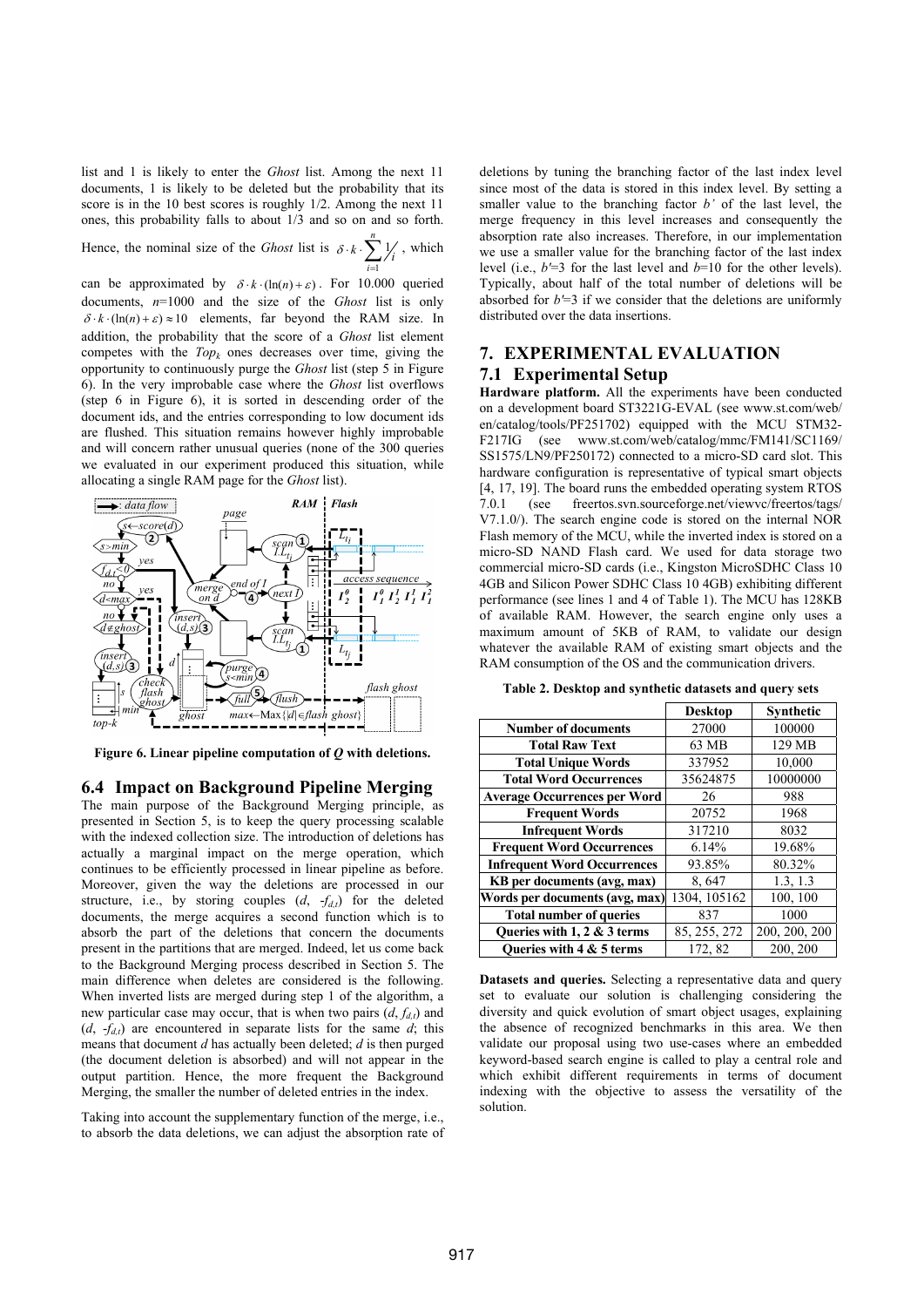|                                                                                   | Flush                  | Merge                  | Merge                  | Merge                  | Merge                  | Merge                  |
|-----------------------------------------------------------------------------------|------------------------|------------------------|------------------------|------------------------|------------------------|------------------------|
|                                                                                   | $[RAM\rightarrow L_0]$ | $[L_0\rightarrow L_1]$ | $[L_1\rightarrow L_2]$ | $[L, \rightarrow L_3]$ | $[L, \rightarrow L_4]$ | $[L_4\rightarrow L_5]$ |
| <b>Number of Read IOs</b>                                                         | (1)                    | 90(92)                 | 503 (617)              | 2027 (2570)            | 11010(15211)           | 50997(73026)           |
| <b>Number of Write IOs</b>                                                        | 9(9)                   | 71 (100)               | 339 (548)              | 1485 (2085)            | 9409 (14027)           | 47270 (66335)          |
| Exec. time on Kingston (sec.)                                                     | 0.008(0.0084)          | 0.58(0.77)             | 2.9(4.44)              | 13.2(19.1)             | 84.6 (124.4)           | 436 (615)              |
| <b>Exec.</b> time on Silicon Power (sec.)                                         | 0.004(0.0045)          | 0.38(0.48)             | 1.94(2.84)             | 8.67(11.7)             | 54.5 (79.3)            | 278 (393)              |
| <b>Total number of occurrences</b>                                                | 73277                  | 9160                   | 1145                   | 143                    | 18                     |                        |
| Inserted docs between flushes/merges                                              | 0.42(16)               | 3(42)                  | 24(232)                | 189 (1193)             | 1453 (6496)            | 8906 (10547)           |
| The numbers given in breakets are maximum values, other values are aversee values |                        |                        |                        |                        |                        |                        |

**Table 3. Statistics of the flush and merge operations** 

The numbers given in brackets are maximum values, other values are average values

The first use-case relates to the *Personal Cloud* where a secure smart object embedding a Personal Data Server [3, 4, 18] is used to securely store, query and share personal user's files (documents, photos, emails). These files can be stored encrypted on a regular server (e.g., in the Cloud or in a PC) but the metadata describing them (keywords extracted from the file content, date, type, tags set by the user herself, etc.) are indexed and stored by the embedded Personal Data Server acting as a Google Desktop or Spotlight for the user's dataspace [12]. Indeed, the metadata are as sensitive as the files themselves and must be managed in the secure smart object (e.g., a mass storage smartcard connected to a PC or an internet gateway) to prevent any privacy breach. This use-case is representative of situations where the indexing documents have a rich content (tens to hundreds of thousands of terms) and documents updates and deletes can be performed randomly. To capture the behavior of our solution in such context, we use the pseudo-desktop data collection and query set provided in [11] which is considered as representative of a personal desktop where searches, updates and deletes are performed.

The second use-case is in the smart sensor context. Sensors can be smart meters deployed at home to enable new generation of energy services, home gateways capturing a variety of events issued by a growing number of smart appliances or car trackers registering our locations and driving habits to compute insurance fees and carbon tax [3]. In this case, documents are time windows and terms are events occurring during this time window. Top-k queries are useful for analytic tasks and executing them at the sensor side helps reducing evaluation time, energy consumption linked to data transmission costs and risk of private information leakage. We consider that in this use-case the indexing documents have a poorer content (hundreds to thousands of terms/event types per time window). We are not aware of publicly available datasets for this context and then generate a synthetic one.

The statistics of the desktop dataset and query set are given in Table 2. This dataset contains five representative types of personal files (i.e., email, html, pdf, doc and ppt). The desktop search is an important topic in the IR community, but real personal collections of desktop files cannot be published for evident privacy issues. Instead, the authors in [11] propose a method to generate pseudo desktop collections and show that such collections have the same properties as real collections. As recommended in [11], we preprocess the files in this collection by removing the stop words and stemming the remaining terms using the Krovetz stemmer. The obtained number of terms in the vocabulary is large, i.e., 337952. We also use a set of 837 queries prepared for this dataset and provided in [11]. Different, the synthetic dataset has a much smaller vocabulary, i.e., 10000 terms, and an average of 100 terms per document, chosen using a zipfian distribution with a skew of 0.7. For this dataset, we generated a query set of 1000 random queries with up to five terms per query. In the experiments, we analyze the cost of insertions and queries separately, one operation at a time. Indeed smart objects, contrary to central servers, rarely support parallel or multi-task processing. Moreover, the RAM consumption increases linearly with the number of operations executed in parallel, a serious constraint in our context. Due to space limitation, we focus in this paper on the results obtained with the desktop dataset and provide results issued from the synthetic dataset only when the differences are significant. The reader interested in the full set of measures can refer to a technical report [5]. This report also gives the pseudo-code of the measured algorithms and discusses results obtained using a third larger dataset (the ENRON email dataset available at : https://www.cs. cmu.edu/~enron/) which actually gives similar results as those presented here.

# **7.2 Index Maintenance**

According to the algorithms presented earlier, the insertions and deletions of documents produce a sequence of index partitions which are subsequently merged in the *SSF*. Given the RAM Bound of 5KB, we set the branching factor *b* (intermediate levels in the *SSF*) to ss8 to decrease the merge frequency, and the branching factor *b'* (last level in the *SSF*) to 3, to absorb faster the document deletions. The insertion or deletion of a single document is very efficient, since the document metadata is preliminary inserted in RAM. Also, given the small size of the RAM Bound, flushing the RAM content into the level  $L_0$  of the *SSF* is fast; it takes on average 6ms to write a partition in  $L_0$  in all our experiments (see Table 3).

Table 3 shows also the *SSF* merge cost, which is periodically triggered (i.e., each time the number of flushed partitions in *Li*  reaches the branching factor *b*). The table presents the number of IOs for the flush and merge operations performed in the different *SSF* levels, and their execution times for the two tested SD cards, while inserting the 27K documents of our dataset and randomly deleting 10% of them. In our experiments, the deletions are uniformly distributed over the inserted documents and uniformly interleaved with the insertions. All these operations lead to an *SSF* with six levels. As expected, the merge time grows exponentially from  $L_0$  to  $L_5$ , since the size of the partitions also increases by (nearly) a factor of *b*. It requires a few seconds to merge the partitions in the levels  $L_0$  to  $L_3$  and up to a few minutes in  $L_4$  to  $L_5$ . The merge time is basically linear with the size of the merged partitions in the number of reads and writes. The merge time can vary especially in the first three levels of the *SSF*, depending on the term distribution in the indexed documents. However, the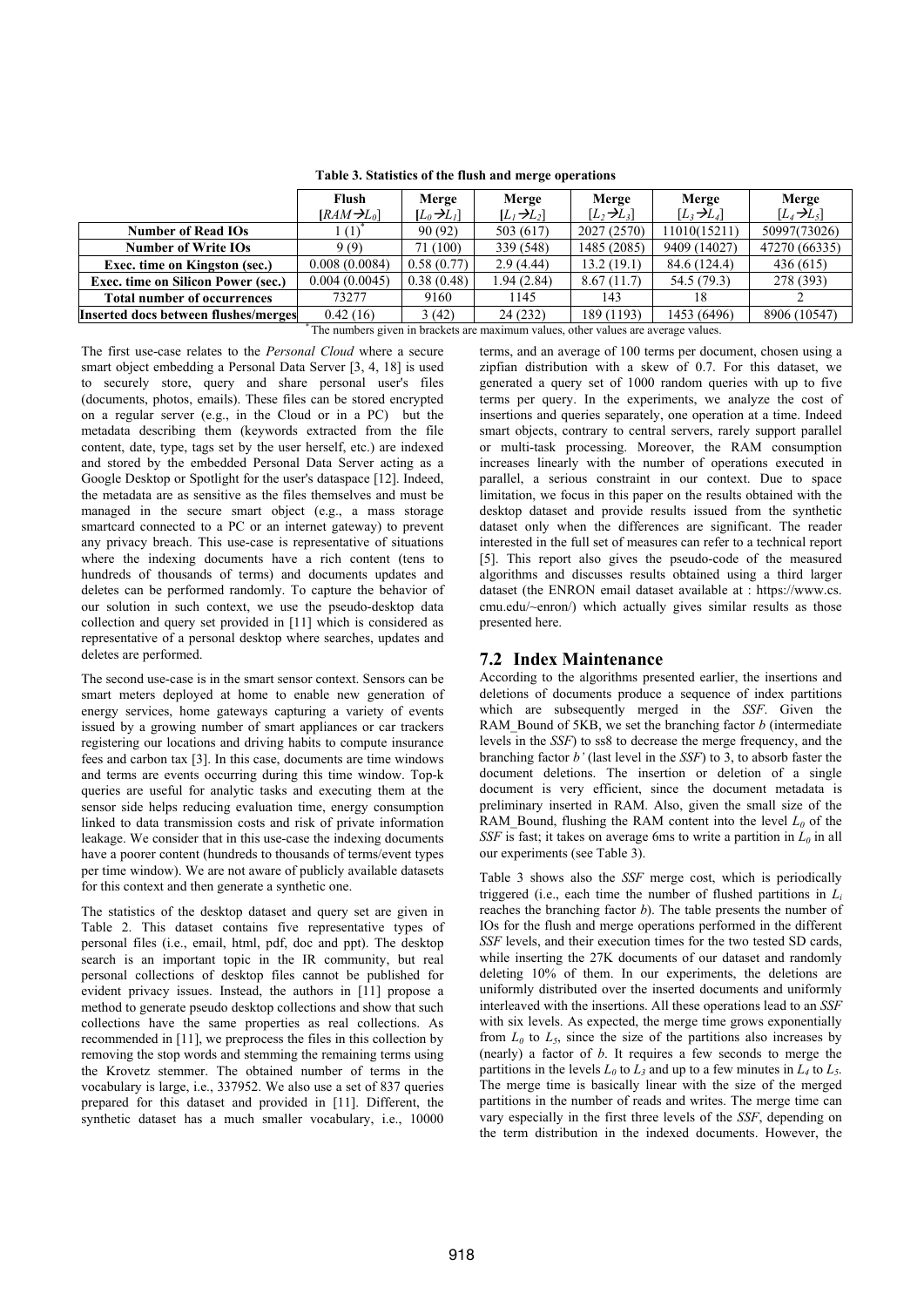partitions in  $L<sub>3</sub>$  contain most of the term dictionary and the variation of the merge time in the upper levels is less significant.

Table 3 indicates that the most costly merges are also the less frequent. Only 20 merges costing more than 15 seconds are triggered while inserting the complete set of documents and deleting 10% of them. However, blocking the index for a long duration may be problematic for some applications and justifies the non-blocking merge implementation presented in Section 5. Table 4 compares the maximum and average insertion/deletion time in the index between blocking and non-blocking merge implementations. The time is measured as the RAM flush time plus the merge time, if a merge is triggered (for the blocking merge) or is currently in progress (for the non-blocking merge). We observe that the cost of a blocking merge in  $L_5$  can take up to 393 seconds with Silicon Power, while this cost is spread among the next 13844 insert/delete operations (each time the RAM is flushed) in the non-blocking case. This leads to an extremely large gap between the maximum and average insertion times in the blocking case. The insertion of the synthetic dataset also leads to an SSF with 6 levels [5]. The average insertion time is similar to the desktop dataset, e.g., with a non-blocking merge, the average cost is 0.29s for Kingston and 0.20s for Silicon Power.

**Table 4. Blocking vs. non-blocking merge performance (sec.)** 

|                                                                      | Max. | Avg.                            |
|----------------------------------------------------------------------|------|---------------------------------|
| <b>Blocking merge (Kingst./Silicon P.)</b>                           |      | $\mid$ 615/393 $\mid$ 0.16/0.10 |
| <b>Non-blocking merge (Kingst./Silicon P.)</b> 0.23/0.15   0.21/0.13 |      |                                 |

### **7.3 Index Search Performance**

We evaluated the search performance of our index on our test board with the two SD cards, with both the blocking and nonblocking merge implementations. Due to the similarity of the results, we present hereafter only the results obtained with the Silicon Power card. Figure 7 shows the average query time for the 837 search queries of the query set as a function of the number of documents. The curves present the query cost before ("max" curve) and after ("min" curve) each merge occurring in the higher index levels, i.e., from level 3 to level 5. We can observe that locally, the query cost increases linearly with the number of partitions in the lower levels, and then decreases significantly after every merge operation. The large variations in the query cost correspond to the creation of a new partition in the fifth level of the *SSF*, while the intermediary peaks correspond to the creation of a partition in level 4 of the *SSF* (see the arrows in Figure 7).

Globally, the query time increases linearly with the number of indexed documents, but with a low factor. For example, after inserting 27K documents and deleting 10% of them, the average query execution time is only 0.18s (maximum of 0.35s) with the non-blocking merge implementation. The query times are lower with a blocking merge, i.e., an average execution time of 0.14s and a maximum of 0.28s. Indeed, in the non-blocking merge implementation, the number of lower level partitions can temporarily exceed *b*, so that more partitions have to be visited. In our setting, the increase is on average of about 25% and represents approximately 0.04s seconds. This appears to be a fair trade-off for applications that cannot accept unpredictable or unbounded update index latencies.

With the synthetic dataset [5], our index exhibits an average execution time of only 0.21s and a maximum of 0.42s. The slightly higher query times compared to the desktop dataset are explained by the larger index size (see Table 6) and by the smaller vocabulary (which reduces the average query selectivity).



**Figure 7. Query times with the non-blocking merge strategy** 

#### **7.4 Impact of the Deletion Rate**

Table 5 shows the average query performance for different deletion rates with Silicon Power storage (we obtained similar results with the Kingston storage). We considered two cases. First, we inserted the whole dataset while deleting a number of documents corresponding to the deletion rate (first line in Table 5). In this case, the higher the deletion rate is, the lower the query time is since a good part of the deleted documents (app. 50%) will be purged from the index and decrease the query processing time. In the second case, the total number of active documents in the index is the same (i.e., 13500) regardless the deletion rate (second line in Table 5). Hence, the higher the deletion rate is, the more documents we insert to compensate the deletions. In this case, a higher deletion rate leads to larger query times since part of the deletions are present in the index and have to be processed by the queries. However, the increase of the query times is relatively small compared to the case with no deletions, i.e., less than  $16\%$ for deletion rates up to 50%. Globally, the index is robust with the number of deletions in both cases.

**Table 5. Avg. query time (in sec.) with deletion (Silicon P.)** 

| <b>Deletion rate</b>                        | $0\%$         | 10%  | 130% | 50%  |
|---------------------------------------------|---------------|------|------|------|
| Avg. querv time (27k docs) –                | $\sqrt{0.18}$ | 0.17 | 0.16 | 0.16 |
| Avg. query time $(13k \text{ does})$   0.12 |               | 0.13 |      | በ 14 |

**Table 6. Index (***I.L***/***I.S***) size (MB) varying the deletion rate** 

| <b>Deletion rate</b>   | $0\%$   | 10%       | 30%       | 50%     |
|------------------------|---------|-----------|-----------|---------|
| Desktop (SSF)          | 81/1.24 | 76/1.14   | 60/0.82   | 55/0.73 |
| Desktop (classic)      | 81/0.4  | 73/0.4    | 57/0.4    | 40/0.4  |
| <b>Synthetic (SSF)</b> | 78/0.97 | 74 / 0.88 | 66 / 0.78 | 58/0.69 |
| Synthetic (classic)    | 78/0.13 | 70/0.13   | 55 /0.13  | 40/0.13 |

Table 6 shows the index size for the desktop and synthetic datasets after the insertion of all the documents in the collection and the uniform deletion of a certain percentage of the indexed documents. In each table cell, the first number indicates the cumulated size in MB of all the *I.L* parts of the *SSF* (i.e., the global size of the inverted lists), while the second number gives the cumulated size of all the *I.S* parts of the *SSF* (i.e., the global size of the search structures). Also, Table 6 gives for each dataset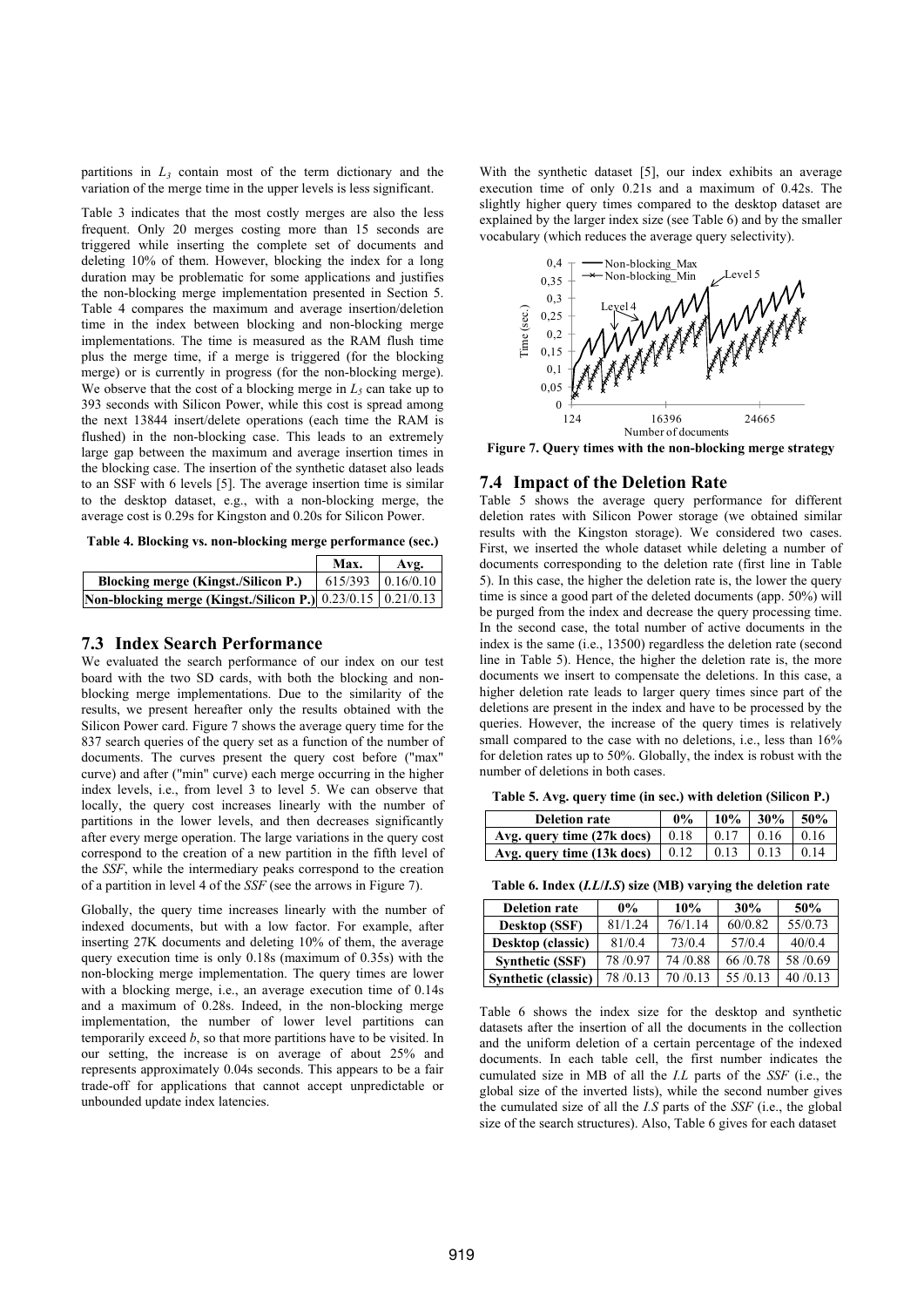

**Fig. 8. Insert time comparison (Silicon P.) Fig. 9. Query time comparison(Silicon P.) Fig. 10. Overall performance comparison** 

and deletion rate the index size of the classical inverted index used as reference (i.e., a single standard  $B^+$ -Tree built with no consideration for the Flash cost). Without deletions, the SSF index size is comparable to the classical inverted index size. Indeed, the size of the *I.L* part (inverted lists) is similar in both indexes and the overhead introduced by *SSF* for the *I.S* part (each partition having its own search structure) is negligible since the search structure represents less than 1% of the global index size. As the deletion rate augments, the difference between *SSF* and the classical index increases. The explanation is that the deleted documents are reinserted in SSF, which temporarily increases the index size, until a merge is triggered and absorbs part of the deleted documents. Typically, we observed that about 45% to 55% of deletions are not absorbed after a high number of document insertions and deletions. This makes the SSF index size to be at most 40% larger than the inverted index size.

#### **7.5 Comparison with the State-of-the-Art**

This section compares our search engine with state of the art indexing methods. We choose the classical inverted index (see figure 2) to represent the query-optimized index family (although it has not been designed with embedded constraints in mind) and Microsearch [17] to represent the insert-optimized index family. Note that the other embedded search engines presented in Section 2.3 rely on similar index structures with Microsearch. We used the same test conditions as above, i.e., a RAM\_Bound equals to 5KB. The insertions in the classical inverted index are first buffered in RAM until the RAM\_Bound is reached, then applied in batch to the index structure in Flash, generating random writes at this time. To be able to evaluate the queries under the RAM constraint, the inverted lists have to be maintained sorted on document ids, which permits applying a linear pipeline query processing similar to the *SSF*. In the case of Microsearch, we used a hash function with 8 buckets, since this value leads to the most balanced query-insert performance given the 5KB of RAM. Besides, we only considered data insertions and queries in the tests below, since Microsearch does not support deletions.

*Insertion performance***.** Figure 8 shows the average insertion time for the three methods (i.e., *SSF*, Microsearch and the classical Inverted Index) while inserting the 27,000 documents in the desktop dataset. Microsearch and *SSF* have similar insert performance. On average, a document insertion in Microsearch takes about 0.08s and 0.33s in SSF (with Silicon Power). The insertion time in the classical Inverted Index is at least two orders of magnitude higher (30s with Silicon Power) because of the costly random writes in Flash memory, clearly dismissing this method in the context of smart objects. For the synthetic dataset, the average insertion times are 0.02s, 0.07s and 15s for

Microsearch, *SSF* and the inverted index respectively (with Silicon Power). The higher insertion cost of the *SSF* compared to Microsearch is generated by the *SSF* merges. But this gap seems acceptable for most of the applications and is outweighed by the query performance and scalability benefit of the *SSF* (see next).

*Query performance***.** Figure 9 shows the query execution time for the three methods in function of the number of indexed documents. Unsurprisingly, the Inverted Index reaches the best query performance. SSF appears as a good challenger (0.18s on the average to process a query compared to 0.07s with the Inverted Index, with Silicon Power), this difference being explained by the fragmentation of the *SSF* index structure. Microsearch exhibits the worst query performance and can definitely not scale to a large number of documents. On average, Microsearch takes 880 seconds (14 minutes) to process a query. Even for a low number of documents, SSF outperforms Microsearch. The first reason is that Microsearch merges many terms in the same inverted lists, so that large part of the index has to be scanned. Second, Microsearch requires two passes over the inverted lists, one to compute the global  $F_t$  value of the term and a second one to compute the *tf-idf* score of the documents containing the term. For the synthetic dataset, the average query times are 0.05s, 0.2s and 355s for the inverted index, SSF and Microsearch respectively (with Silicon Power).

*Overall performance*. Figure 10 shows the speedup of SSF (i.e., the ratio between the throughput of SSF and of the competitors) with Silicon Power for workloads containing insertions and queries (with the pseudo-desktop collection) in different ratios. We obtained similar results with the other dataset or storage card. In most cases, SSF has (much) better throughput with both insertand query-oriented workloads, while being the sole versatile method. Practically, SSF will be the preferred index method unless the expected workload contains in an overwhelming proportion either insertions or queries.

*Other concerns*. The pros and cons of the SSF approach compared to its competitors originates from the specific way the index grows (by partitioning and merging) and the deletes are managed (by reinserting deleted documents and absorbing deletes during merges). While performances have been extensively studied and compared above, the specificities of SSF may impact other aspects of an indexing structure, more difficult to weight. First, partitioning introduces some variability in the query cost (see the stairway-like curves in Figures 8 and 9) which could be prejudicial for real-time applications and could perturb a query optimizer. Note however that the occurrences of stairs are fully predictable, though it complexifies the optimization process. Second, the way deletes are processed lead to an increase of the